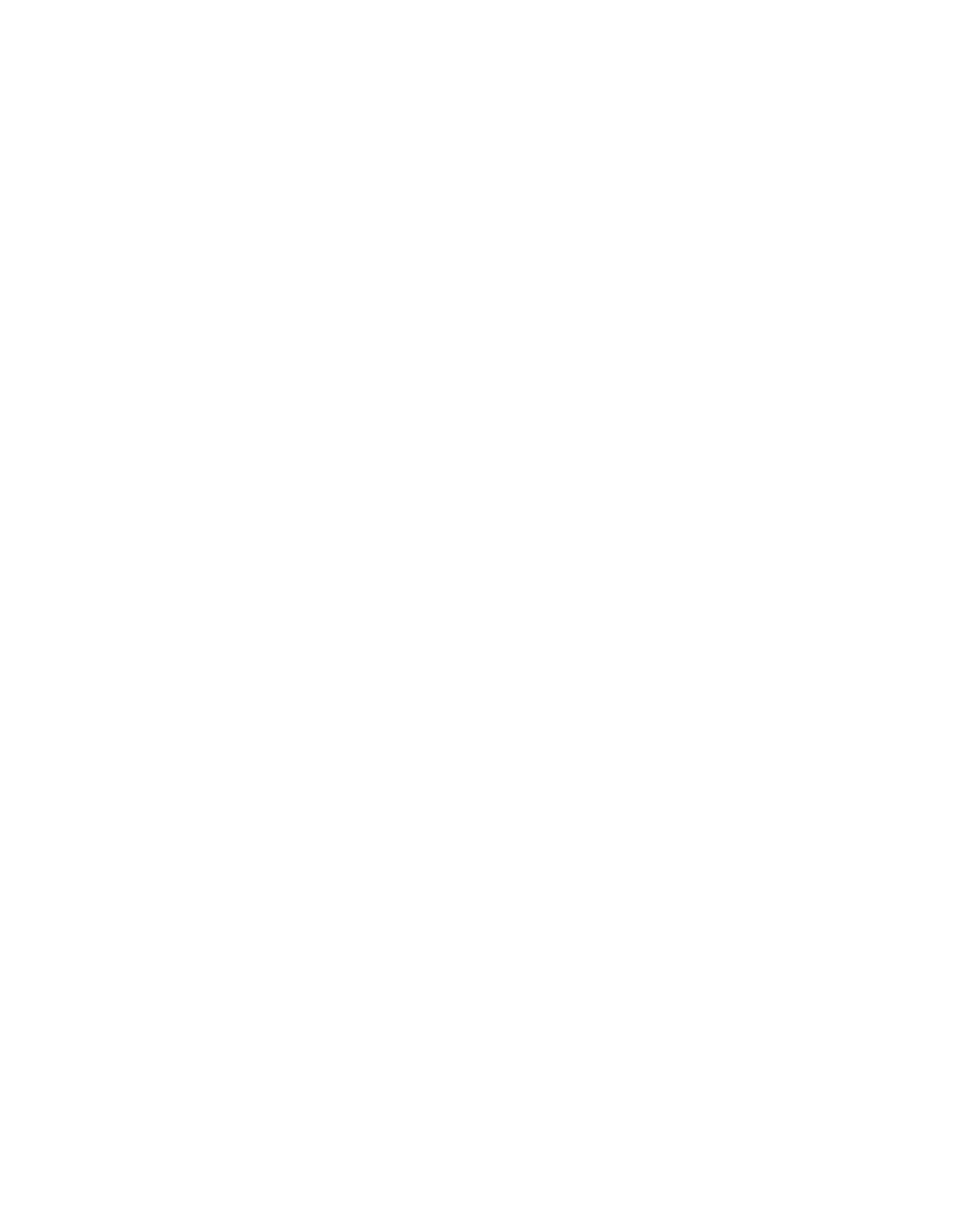| Section 1 - All fields on this page are required (unless marked optional)                             |                                                                                      |                      |  |  |  |  |
|-------------------------------------------------------------------------------------------------------|--------------------------------------------------------------------------------------|----------------------|--|--|--|--|
| Select the plan you want to join:                                                                     |                                                                                      |                      |  |  |  |  |
| Allwell Medicare (HMO) H9811 - includes prescription drug coverage                                    |                                                                                      |                      |  |  |  |  |
| $\Box$ 001:                                                                                           | George, Hancock, Harrison, Hinds, Jackson, Madison, Rankin<br>and Stone counties, MS | \$0 per month        |  |  |  |  |
| $\square$ 005:                                                                                        | DeSoto, Lafayette, Panola and Tate counties, MS                                      | \$0 per month        |  |  |  |  |
| Allwell Dual Medicare (HMO D-SNP) <sup>1</sup> H9811 - includes prescription drug coverage            |                                                                                      |                      |  |  |  |  |
| $\Box$ 006:                                                                                           | George, Hancock, Harrison, Hinds, Jackson, Madison, Rankin<br>and Stone counties, MS | \$0* per month       |  |  |  |  |
| Allwell Dual Medicare Essentials (HMO D-SNP) <sup>1</sup> H9811 - includes prescription drug coverage |                                                                                      |                      |  |  |  |  |
| $\Box$ 007:                                                                                           | George, Hancock, Harrison, Hinds, Jackson, Madison, Rankin<br>and Stone counties, MS | $$0-22.70$ per month |  |  |  |  |
|                                                                                                       | Allwell Medicare Boost (HMO) H9811 - includes prescription drug coverage             |                      |  |  |  |  |
| $\Box$ 008:                                                                                           | George, Hancock, Harrison and Jackson counties, MS                                   | \$0 per month        |  |  |  |  |

George, Hancock, Harrison and Jackson counties, MS **\$17.90** per month

**Allwell Medicare Complement (HMO) H9811** – includes prescription drug coverage

1You must meet specific enrollment criteria to enroll in this plan. \*Actual premium based on Low Income Subsidy status.

 $\square$  009:

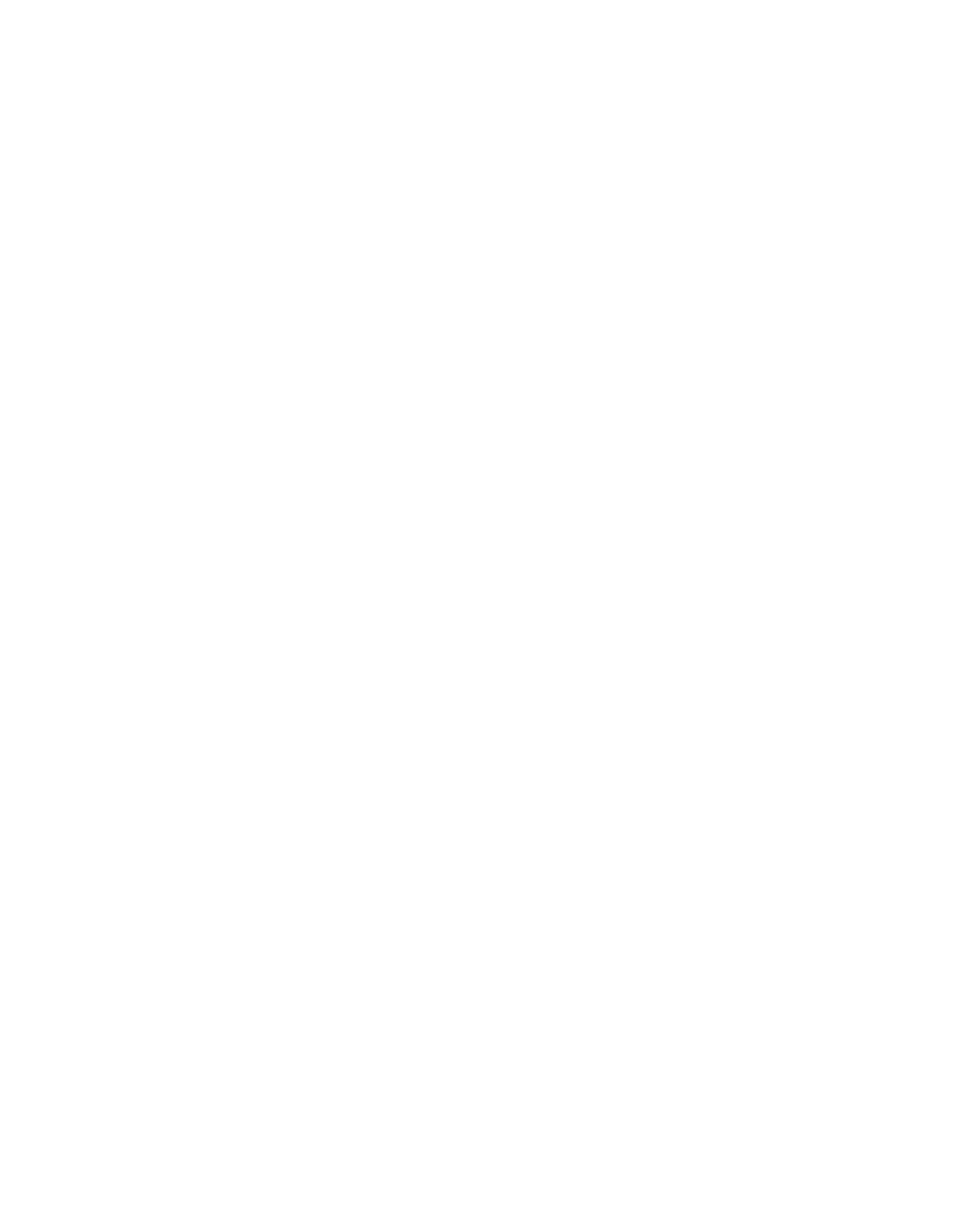# **Section 1** – All fields on this page are required (unless marked optional) First name Last name Optional: Middle initial **– –**  Birth date M M D D Y Y Y Y Sex ■ Male  $\square$  Female Phone number **Permanent residence street address** (Don't enter a PO Box) City City Context County City County City City City Code **Mailing address**, if different from your permanent address (PO Box allowed) Street address City and the City of the City of the City of the City of the City of the City of the City of the City of the City of the City of the City of the City of the City of the City of the City of the City of the City of the City **Your Medicare information:**  Medicare Number **Is entitled to:** Effective date HOSPITAL (Part A) M M D D Y Y Y Y MEDICAL (Part B) M M D D Y Y Y Y You must have Medicare Part A and Part B to join a Medicare Advantage plan.

### Answer this important question:

Will you have other prescription drug coverage (like VA, TRICARE) in addition to Allwell?<br>□ Yes □ No  $\Box$  Yes  $\Box$  No

### Name of other coverage

Member number for this coverage Group number for this coverage

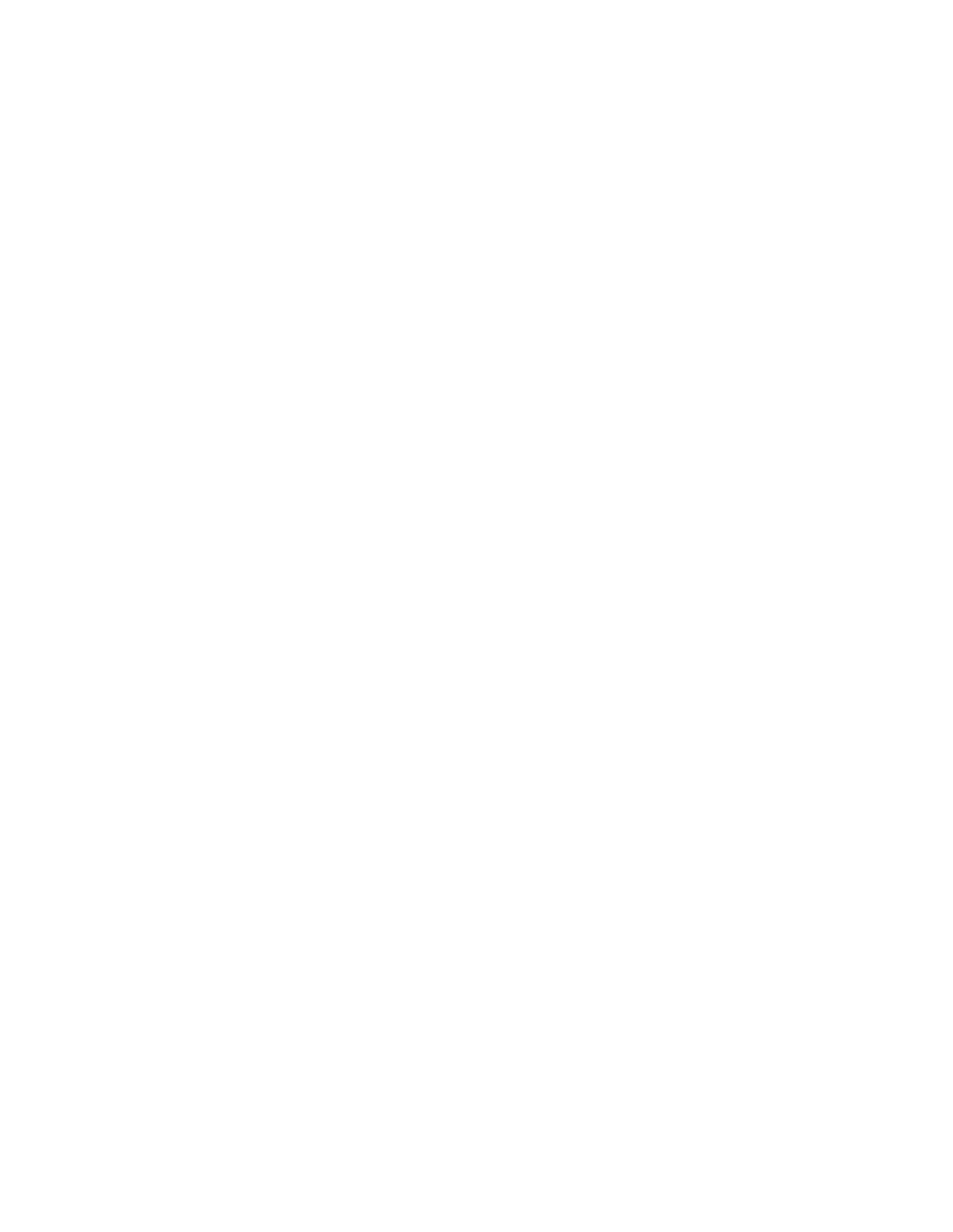### **IMPORTANT:** Read and sign below:

- **•** I must keep both Hospital (Part A) and Medical (Part B) to stay in Allwell.
- **•** By joining this Medicare Advantage Plan or Medicare Prescription Drug Plan, I acknowledge that Allwell will share my information with Medicare, who may use it to track my enrollment, to make payments, and for other purposes allowed by Federal law that authorize the collection of this information (see Privacy Act Statement below).
- **•** Your response to this form is voluntary. However, failure to respond may affect enrollment in the plan.
- **•** The information on this enrollment form is correct to the best of my knowledge. I understand that if I intentionally provide false information on this form, I will be disenrolled from the plan.
- **•** I understand that people with Medicare are generally not covered under Medicare while out of the country, except for limited coverage near the U.S. border.
- **•** I understand that when my Allwell coverage begins, I must get all of my medical and prescription drug benefits from Allwell. Benefits and services provided by Allwell and contained in my Allwell "Evidence of Coverage" document (also known as a member contract or subscriber agreement) will be covered. Neither Medicare nor Allwell will pay for benefits or services that are not covered.
- **•** I understand that my signature (or the signature of the person legally authorized to act on my behalf) on this application means that I have read and understand the contents of this application. If signed by an authorized representative (as described above), this signature certifies that:
	- 1) This person is authorized under State law to complete this enrollment, and
	- 2) Documentation of this authority is available upon request by Medicare.

|           | Today's date |          |     |   |  |  |  |  |
|-----------|--------------|----------|-----|---|--|--|--|--|
|           |              |          |     |   |  |  |  |  |
| Signature | M            | <b>M</b> | - D | D |  |  |  |  |

If you're the authorized representative, sign above and fill out these fields:

**Name** 

#### **Address**



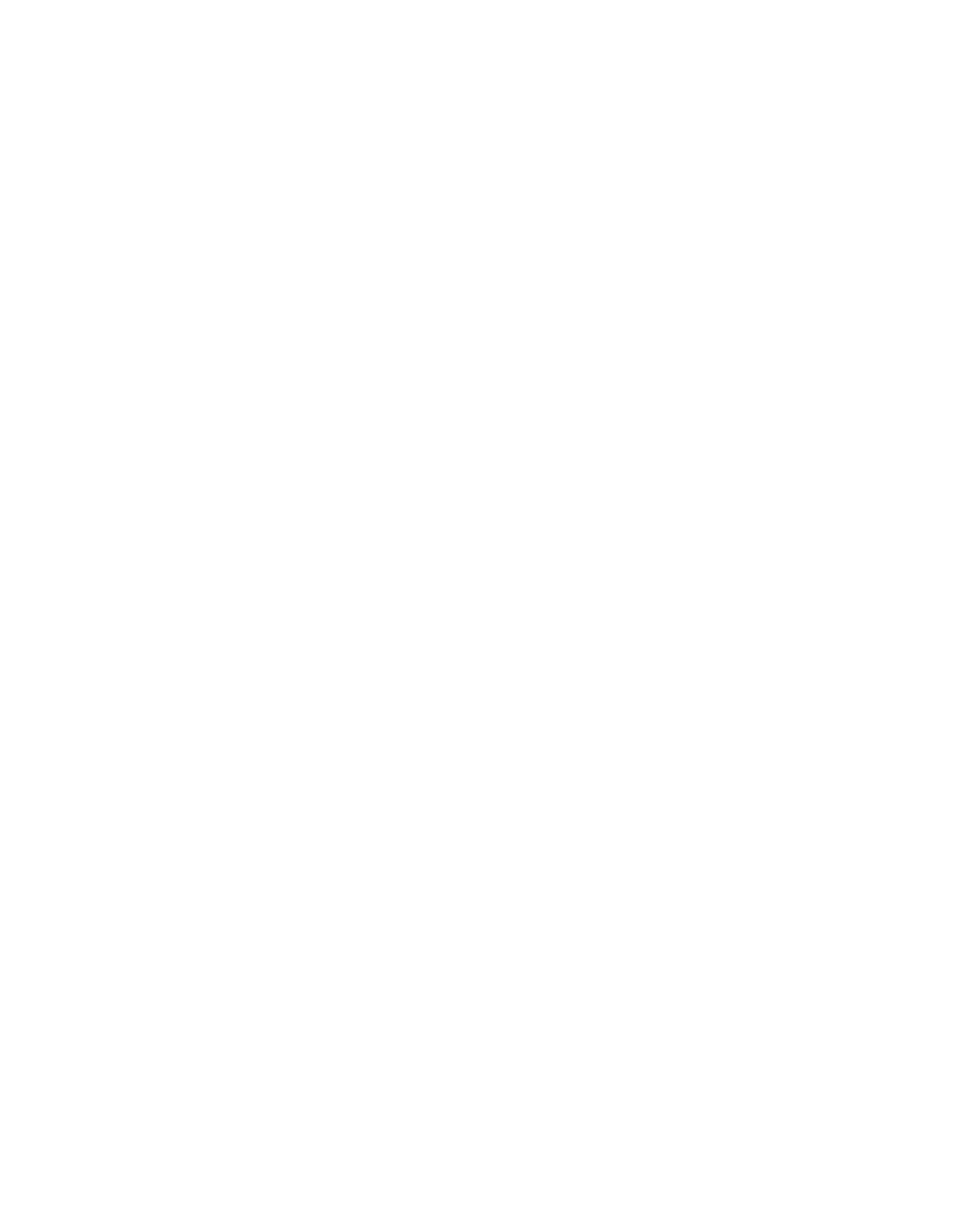**Section 2** – All fields on this page are optional

# **Answering these questions is your choice. You can't be denied coverage because you don't fill them out.**

Select one if you want us to send you information in an accessible format.

 $\Box$  Braille  $\Box$  Large print  $\Box$  Audio CD

Please contact Allwell at HMO: 1-844-786-7711 or DSNP: 1-833-260-4124 if you need information in an accessible format other than what's listed above. Our office hours are from October 1 to March 31, you can call us 7 days a week from 8 a.m. to 8 p.m. From April 1 to September 30, you can call us Monday through Friday from 8 a.m. to 8 p.m. A messaging system is used after hours, weekends and on federal holidays. TTY users can call 711.

1. Do you work? □ Yes □ No

| 2. Does your spouse work? $\Box$ Yes $\Box$ No |  |  |
|------------------------------------------------|--|--|
|------------------------------------------------|--|--|

**List your Primary Care Physician (PCP), clinic, or health center:** 

**I want to get the following materials via email.** 

Select one or more.

 $\square$  Explanation of Coverage (EOC)

 $\square$  Send me a link to receive my benefit materials online

E-mail address:

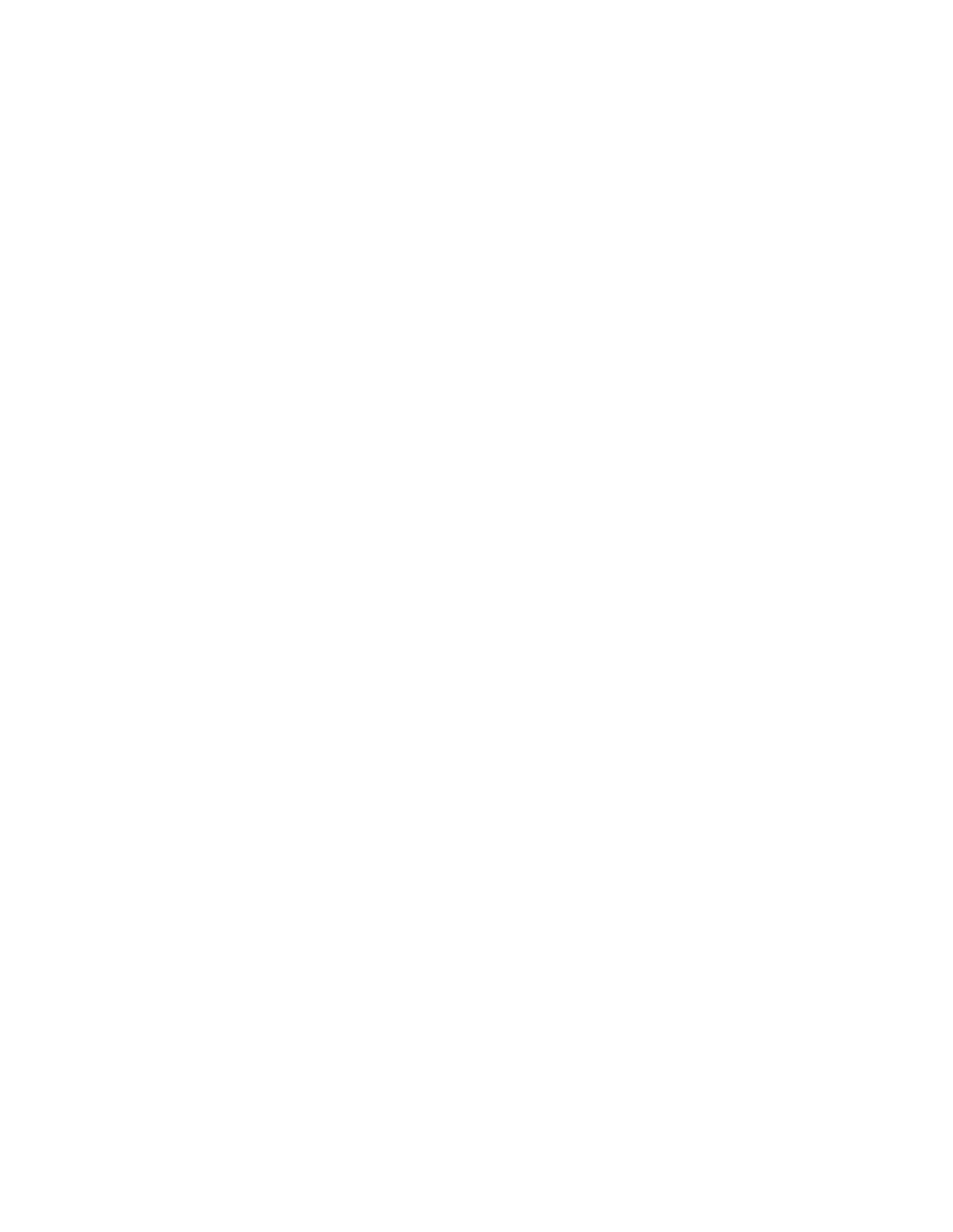### Paying your plan premiums

You can pay your monthly plan premium (including any late enrollment penalty that you currently have or may owe) by mail "Electronic Funds Transfer (EFT)", "credit card" each month. **You can also choose to pay your premium by having it automatically taken out of your Social Security or Railroad Retirement Board (RRB) benefit each month.** 

**If you have to pay a Part D-Income Related Monthly Adjustment Amount (Part D-IRMAA), you must pay this extra amount in addition to your plan premium.** The amount is usually taken out of your Social Security benefit, or you may get a bill from Medicare (or the RRB). DON'T pay Allwell the Part D-IRMAA.

If you don't select a payment option, you will get a bill each month.

### Please select a premium payment option:

 $\square$  Get a bill

 $\Box$  Automatic deduction from your monthly Social Security or Railroad Retirement Board (RRB) benefit check. I get monthly benefits from:  $\Box$  Social Security  $\Box$  RRB

(The Social Security/RRB deduction may take two or more months to begin after Social Security or RRB approves the deduction. In most cases, if Social Security or RRB accepts your request for automatic deduction, the first deduction from your Social Security or RRB benefit check will include all premiums due from your enrollment effective date up to the point withholding begins. If Social Security or RRB does not approve your request for automatic deduction, we will send you a paper bill for your monthly premiums.)

PRIVACY ACT STATEMENT The Centers for Medicare & Medicaid Services (CMS) collects information from Medicare plans to track beneficiary enrollment in Medicare Advantage (MA) or Prescription Drug Plans (PDP), improve care, and for the payment of Medicare benefits. Sections 1851 and 1860D-1 of the Social Security Act and 42 CFR §§ 422.50, 422.60, 423.30 and 423.32 authorize the collection of this information. CMS may use, disclose and exchange enrollment data from Medicare beneficiaries as specified in the System of Records Notice (SORN) "Medicare Advantage Prescription Drug (MARx)", System No. 09-70-0588. Your response to this form is voluntary. However, failure to respond may affect enrollment in the plan.

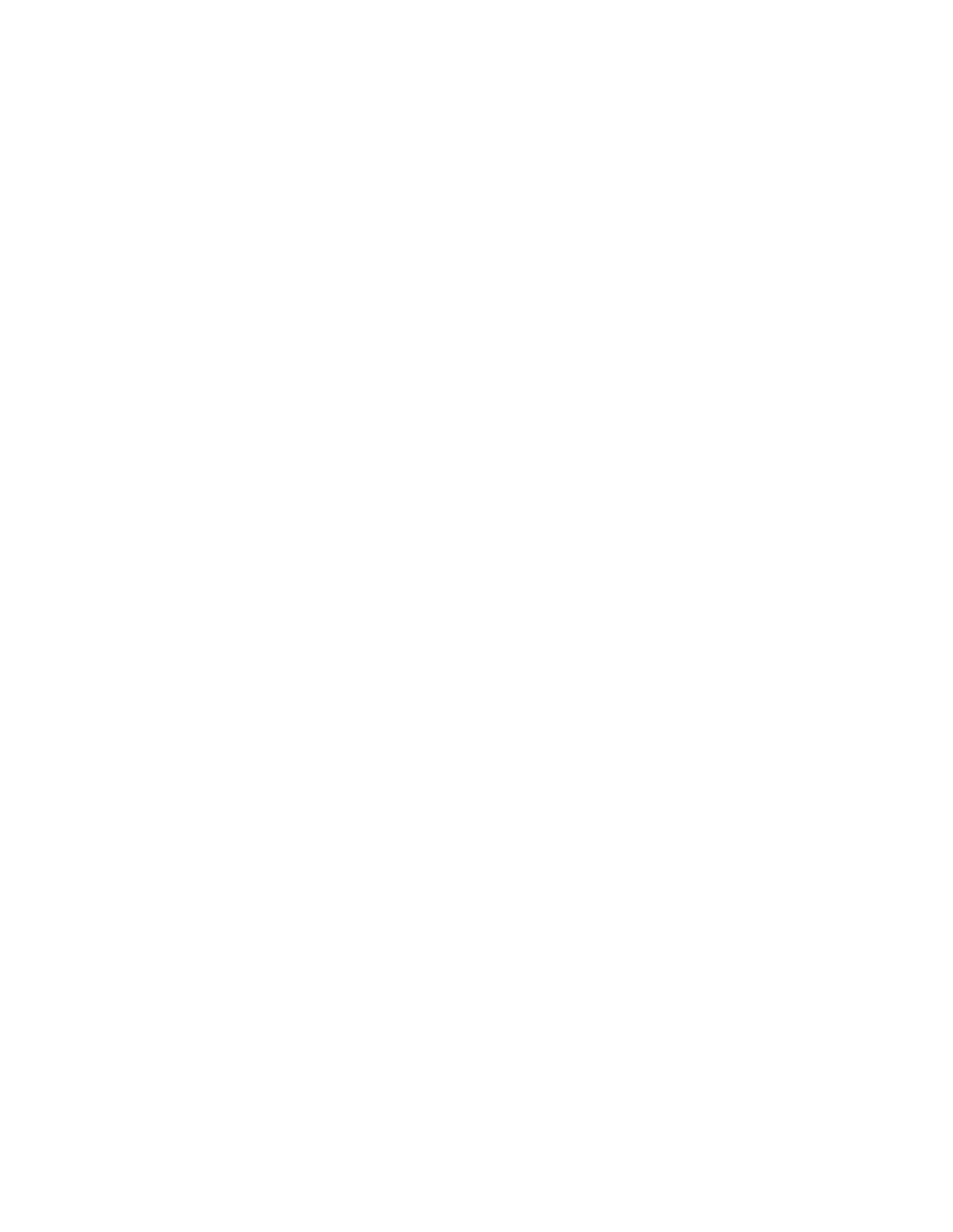| <b>OFFICE USE ONLY:</b><br>Name of staff member/agent/broker (if assisted in enrollment):                                                                                                                                                                                                    |  |  |  |  |  |
|----------------------------------------------------------------------------------------------------------------------------------------------------------------------------------------------------------------------------------------------------------------------------------------------|--|--|--|--|--|
| Plan ID #:<br><b>Effective date of coverage:</b>                                                                                                                                                                                                                                             |  |  |  |  |  |
| $\overline{Y}$<br>D<br>D<br>Y<br>M<br>M<br>□ ICEP/IEP □ AEP SEP (type):<br>$\Box$ Not eligible                                                                                                                                                                                               |  |  |  |  |  |
| Allwell sales representative/Authorized agent<br>(individual sales representative/agent who completed the application)<br><b>Agent type</b> (select one): $\Box$ Authorized agent $\Box$ Allwell employee<br><b>Complete section below:</b><br>Sales rep/Agent name<br>Sales rep/Agent NPN # |  |  |  |  |  |
|                                                                                                                                                                                                                                                                                              |  |  |  |  |  |
| Agency/FMO affiliation:<br>Agent ID#:                                                                                                                                                                                                                                                        |  |  |  |  |  |
| (if applicable)<br>This information must match your approved Allwell licensing records.                                                                                                                                                                                                      |  |  |  |  |  |
| Agent phone #:                                                                                                                                                                                                                                                                               |  |  |  |  |  |
| <b>Email</b><br><b>Agency/FMO phone # (if applicable)</b>                                                                                                                                                                                                                                    |  |  |  |  |  |
|                                                                                                                                                                                                                                                                                              |  |  |  |  |  |
| Sales representative/authorized agent application receipt date:<br>(Applications must be received at Allwell within<br>M<br>D<br>Y<br>Y<br>M<br>D<br>Y<br>1 calendar day of this date.)                                                                                                      |  |  |  |  |  |
| Application receipt location: $\Box$ Appointment $\Box$ Sales event $\Box$ Walk-in<br>$\Box$ Other (specify):                                                                                                                                                                                |  |  |  |  |  |
| <b>Provider information for HMO plans:</b>                                                                                                                                                                                                                                                   |  |  |  |  |  |
| PCP NPI:<br>PCP name:                                                                                                                                                                                                                                                                        |  |  |  |  |  |
| PPG ID:<br>PPG name:                                                                                                                                                                                                                                                                         |  |  |  |  |  |
| Is PCP/PPG selected accepted for the plan chosen? $\Box$ Yes $\Box$ No<br>Current patient? □ Yes □ No                                                                                                                                                                                        |  |  |  |  |  |
| Broker Application Submissions: Sales representative/Agent must fax the Scope of<br>Appointment and Enrollment Forms to 1-844-222-3180.                                                                                                                                                      |  |  |  |  |  |

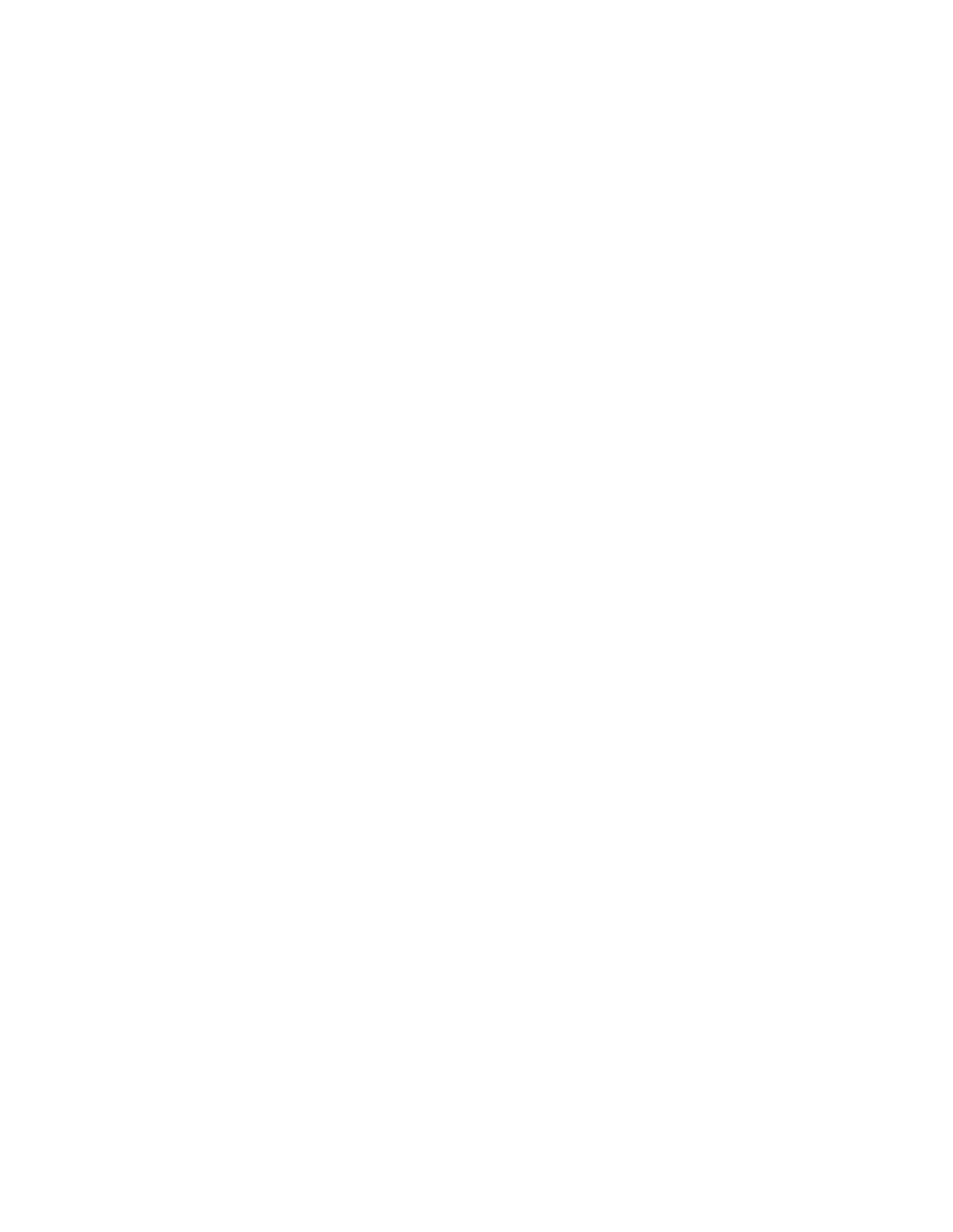**Typically, you may enroll in a Medicare Advantage plan only during the annual enrollment period from October 15 through December 7 of each year.** There are exceptions that may allow you to enroll in a Medicare Advantage plan outside of this period.

Please read the following statements carefully and check the box if the statement applies to you. By checking any of the following boxes, you are certifying that, to the best of your knowledge, you are eligible for an Enrollment Period. If we later determine that this information is incorrect, you may be disenrolled.

- $\Box$  I am new to Medicare.
- $\Box$  I am enrolled in a Medicare Advantage plan and want to make a change during the Medicare Advantage Open Enrollment Period (MA OEP).
- $\Box$  I recently moved outside of the service area for my current plan or I recently moved and this plan is a new option for me. I moved on  $\begin{array}{|l|} \hline \text{M} & \text{M} & \text{D} & \text{D} & \text{Y} & \text{Y} & \text{Y} & \text{Y} \ \hline \text{(insert date)}. \hline \end{array}$
- $\Box$  I recently was released from incarceration. I was released on (insert date). M M D D Y Y Y Y
- $\Box$  I recently returned to the United States after living permanently outside of the U.S. I returned to the U.S. on (insert date).  $M \times N$   $N \times N$
- $\Box$  I recently obtained lawful presence status in the United States. I got this status on (insert date).  $M \cup N$  M  $N \cup N$  D  $N$  Y
- $\Box$  I recently had a change in my Medicaid (newly got Medicaid, had a change in level of Medicaid assistance, or lost Medicaid) <br>on (insert date). M M D D Y Y Y Y
- □ I recently had a change in my *Extra Help* paying for Medicare prescription drug coverage (newly got *Extra Help*, had a change prescription and *coverage* (newly got *Extra Help*, had a change MMMDD D<br>in the level of *Extra Help*, or lost *Extra Help*) on (insert date).
- $\Box$  I have both Medicare and Medicaid (or my state helps pay for my Medicare premiums) or I get *Extra Help* paying for my Medicare prescription drug coverage, but I haven't had a change.
- $\Box$  I am moving into, live in or recently moved out of a Long-Term Care Facility (for example, a nursing home or long-term care Care ractity (for example, a hursing nome of long-term care  $\overline{M}$  M D D Y Y Y Y  $\overline{Y}$  facility). I moved/will move into/out of the facility on (insert date).
- $\Box$  I recently left a PACE program on (insert date).
- $\Box$  I recently involuntarily lost my creditable prescription drug coverage (coverage as good as Medicare's). I lost my drug coverage on (insert date). M M D D Y Y Y Y
- $\Box$  I am leaving employer or union coverage on (insert date).
- $\Box$  I belong to a pharmacy assistance program provided by my state.  $\Box$  My plan is ending its contract with Medicare, or Medicare is ending its contract with my plan.